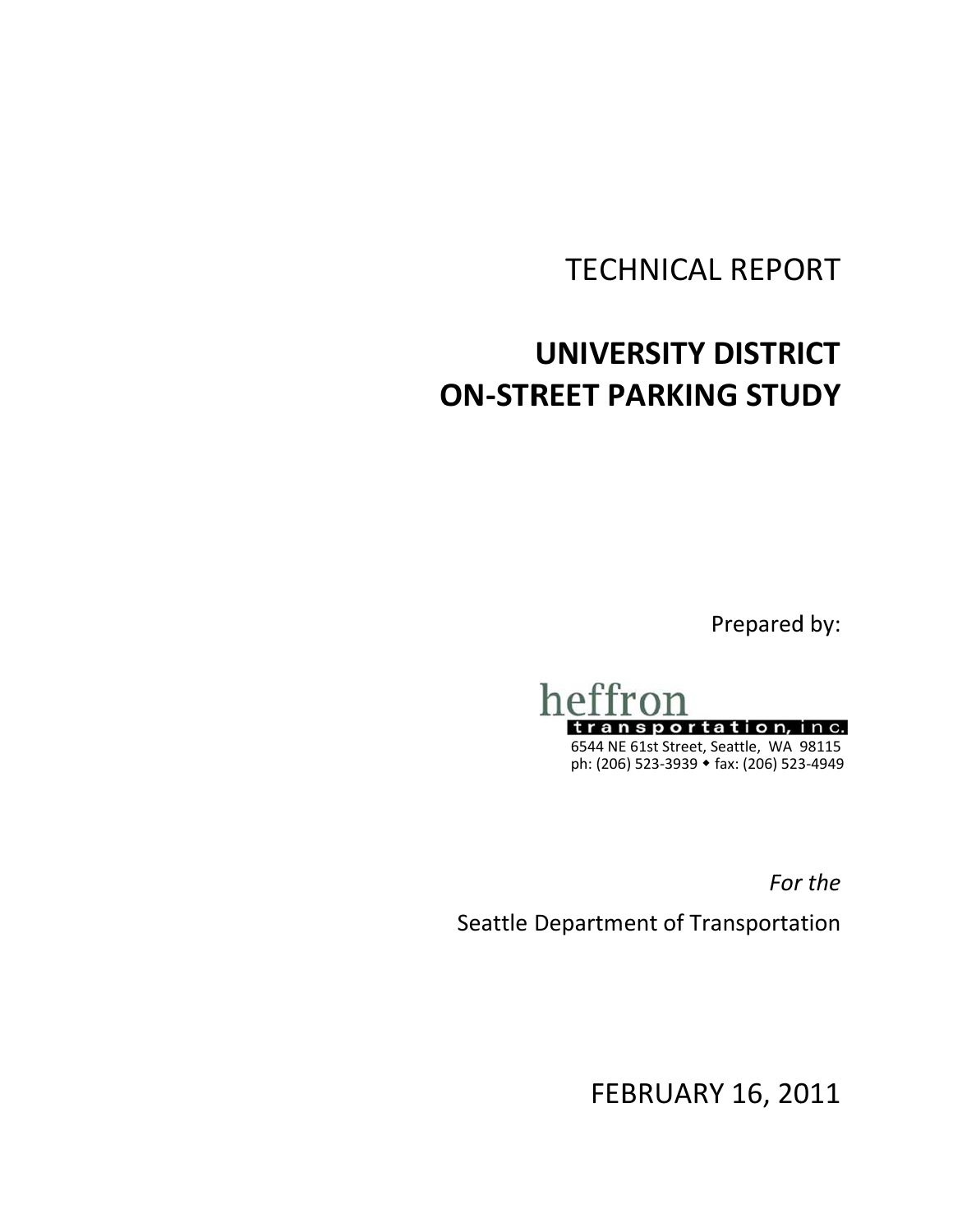# **Table of Contents**

# **Tables**

|--|

# Figures

| Figure 7. Utilization of One-Hour Signed Parking Spaces - North Study Area 12      |  |
|------------------------------------------------------------------------------------|--|
|                                                                                    |  |
|                                                                                    |  |
|                                                                                    |  |
|                                                                                    |  |
|                                                                                    |  |
| Figure 13. Utilization of Two-Hour Signed Parking Spaces - Boat Street Triangle 15 |  |
| Figure 14. Parking Duration of Two-Hour Signed Parking - Boat Street Triangle 15   |  |
|                                                                                    |  |
| Figure 16. Parking Duration of Two-Hour Pay Station Parking - South Study Area 16  |  |
|                                                                                    |  |
|                                                                                    |  |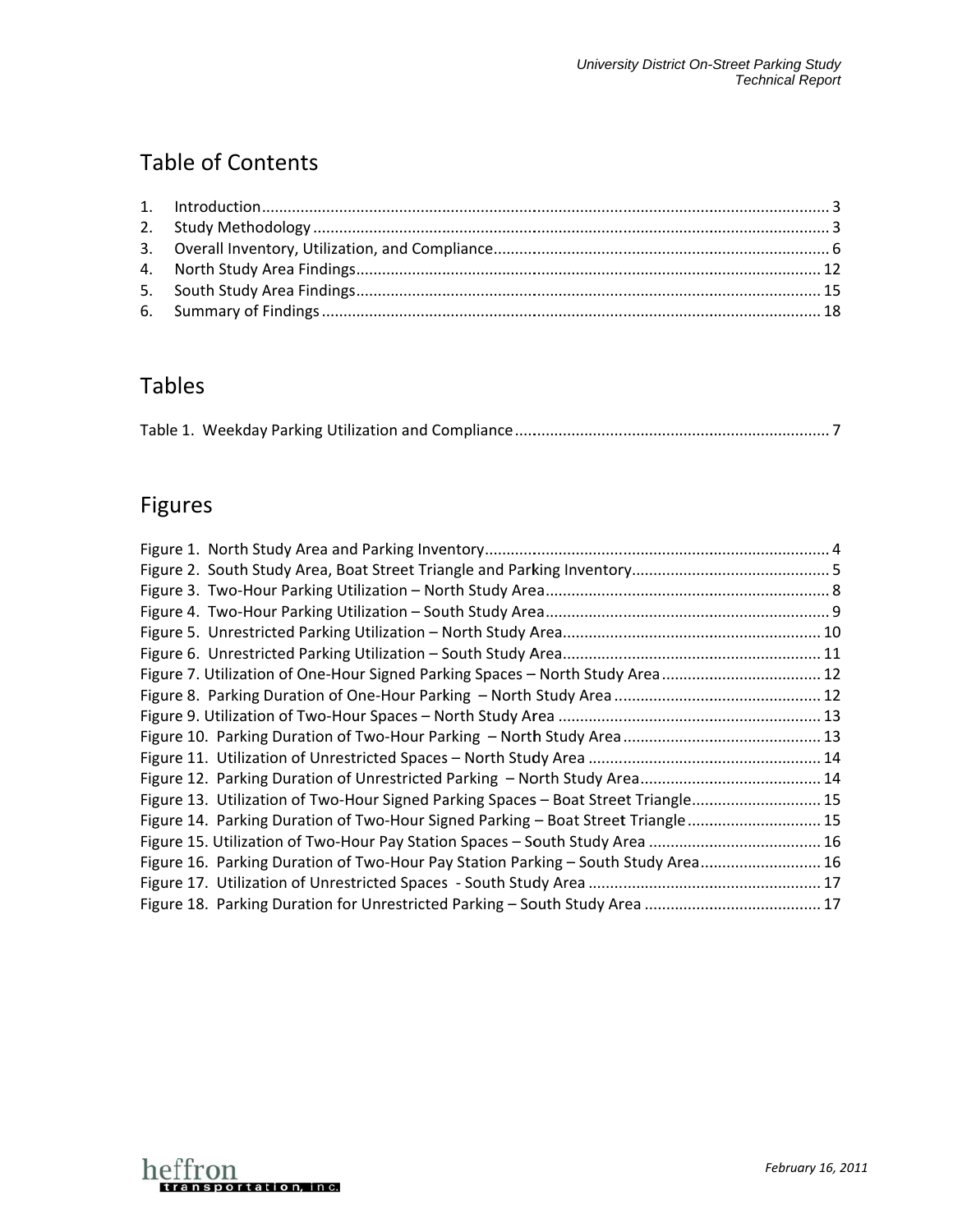# 1. Introduction

This report presents the findings of a parking study conducted in October 2010 in the University District. The purpose was to evaluate parking characteristics in areas where signed parking restrictions or unrestricted parking exists. The resulting data and analysis will help the Seattle Department of Transportation (SDOT) to understand current parking conditions and determine if changes in parking management are needed.

# 2. Study Methodology

#### Data Collection

The study was divided into two distinct areas as shown in Figure 1 and Figure 2. The parking inventory is also shown on these figures. These are referred to as the "North Study Area" and the "South Study Area" due to the distance separating blockfaces in the north and south, as well as the different nature and use of each area. The south study area includes the Boat Street Triangle, which includes spaces along the south blockface of NE Boat West Roadway (WR) Street and public parking in the triangular area on the north side of NF Boat WR Street.

Parking data were collected from 10:00 AM to 8:00 PM on Tuesday, October 26, 2010. Parking activity was recorded in one-hour intervals by Operations Management Group (OMG), Ltd. using hand-held electronic data collection tools. A sequence number was assigned to every parking space within each street segment to ensure consistent data collection. The inventory and sequence numbers included all parking spaces by type, and other curb spaces such as bus zones, hydrants, and driveways where parking is not allowed. In addition to recording vehicles parked in legally-designated spaces, surveyors recorded "squeeze-in" vehicles on each street segment, which represent motorists who created their own space between other vehicles, at the end of the block, or in no-parking zones. These vehicles are included in the survey to reflect the total demand for parking. SDOT staff collected additional parking occupancy data at 5:00 AM on Wednesday, October 27 in the south study area on blockfaces with unrestricted parking.

This study analyzes three parking indicators:

Utilization - Percentage of legal parking spaces occupied by a vehicle. Utilization rates above 100% can occur when vehicles park in illegal spaces or squeeze into marginal areas such as those near intersections, fire hydrants or driveways. Utilization for spaces with time limits of 30minutes or less could reflect a lower than actual rate because parking occupancy was surveyed at one-hour intervals, and some cars may have parked and left between each survey.

**Duration** – Length of time that a vehicle occupied a space.

**Compliance** – Percentage of vehicles that parked within the established time limits. For example, cars that parked for two hours or less in a signed two-hour zone. Parking restrictions are not in effect after 6:00 PM on weekdays and Saturdays or all day on Sunday. Therefore, compliance with a two-hour time limit was only determined for cars that parked until 4:00 PM. Cars that parked after 4:00 PM would be compliant with the posted time limit even if they parked for longer than two hours.

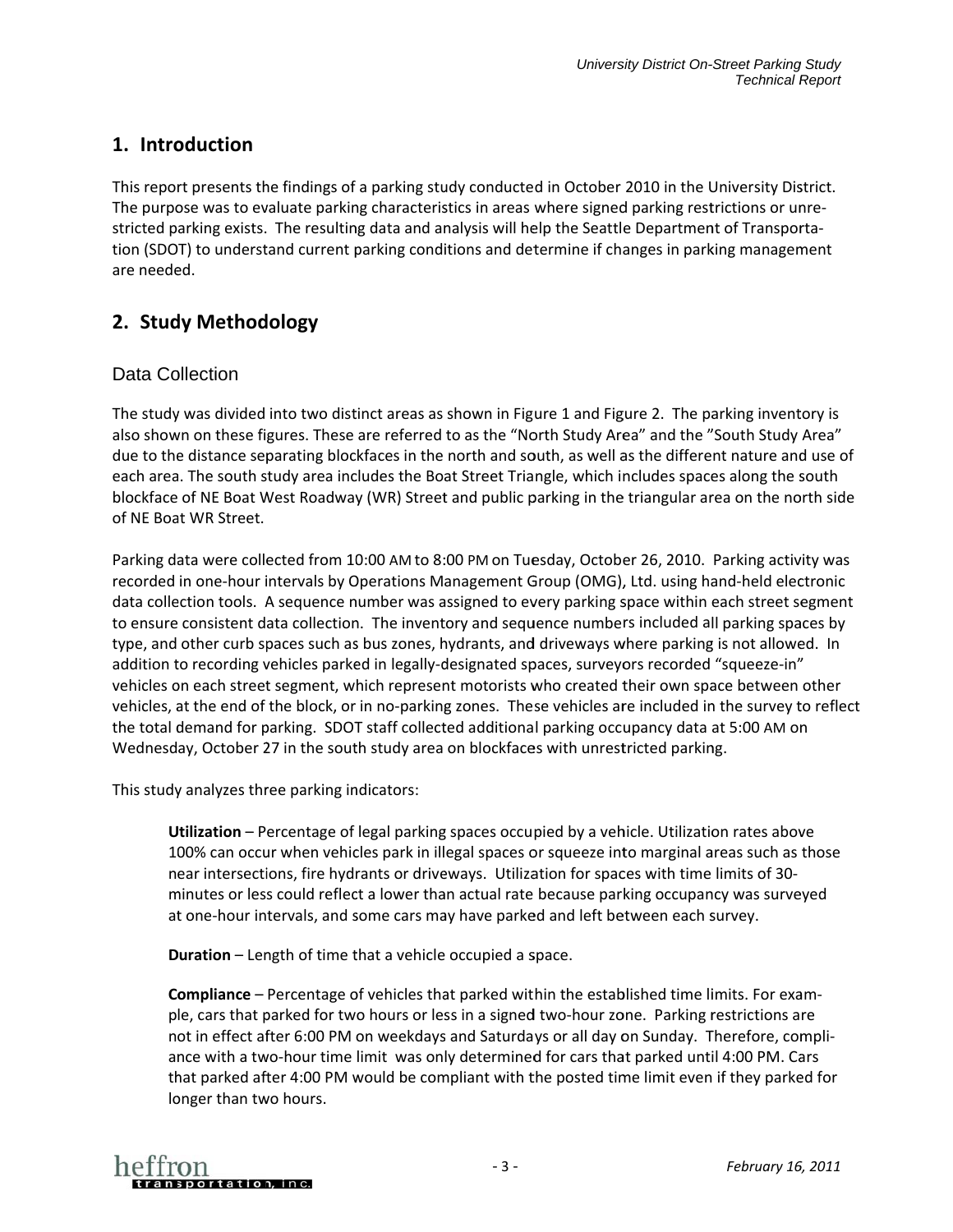|                                                                                                                                                                                                                                                        |                                  |                                    |           |                  |                      |                                    | N               |
|--------------------------------------------------------------------------------------------------------------------------------------------------------------------------------------------------------------------------------------------------------|----------------------------------|------------------------------------|-----------|------------------|----------------------|------------------------------------|-----------------|
|                                                                                                                                                                                                                                                        |                                  |                                    |           |                  |                      |                                    | <b>NE 55 ST</b> |
|                                                                                                                                                                                                                                                        | $1 - S3m$<br>4 - S30m<br>$8 - U$ | 4 - S30m<br>8 - S2h<br>$9 - U$     |           |                  | 2 - S30m<br>25 - S2h | 1 - S30m<br>29 - S1h<br>$28 - 52h$ |                 |
| <b>NE 53 ST</b>                                                                                                                                                                                                                                        |                                  |                                    |           |                  |                      |                                    |                 |
|                                                                                                                                                                                                                                                        | $1 - S2h$                        | $2 - S30m$<br>$3 - S1h$<br>$5 - U$ |           |                  |                      |                                    | <b>NE 52 ST</b> |
|                                                                                                                                                                                                                                                        |                                  |                                    |           |                  |                      |                                    |                 |
|                                                                                                                                                                                                                                                        | $18 - U$                         | $1 - S3m$<br>16 - S2H              |           |                  | 6 - S2h<br>10 - U    | 2 - S30m<br>23 - S1h               |                 |
|                                                                                                                                                                                                                                                        |                                  |                                    |           |                  |                      |                                    | <b>NE 50 ST</b> |
|                                                                                                                                                                                                                                                        | 15 - P2h                         | 20 - P2h                           | $2 - S1m$ | 19 - P2h         | 15 - P2h             |                                    |                 |
|                                                                                                                                                                                                                                                        |                                  |                                    | $18 - U$  |                  |                      |                                    |                 |
|                                                                                                                                                                                                                                                        |                                  |                                    |           |                  |                      |                                    | <b>NE 47 ST</b> |
| 9 AVE NE                                                                                                                                                                                                                                               | ROOSEVELT WY NE                  |                                    |           |                  |                      |                                    |                 |
| <b>LEGEND</b>                                                                                                                                                                                                                                          |                                  |                                    |           | BROOKLYNN AVE NE |                      |                                    |                 |
| - Signed 1 minute<br>S1m<br>S3m<br>- Signed 3 minutes<br>S30m<br>- Signed 30 minutes                                                                                                                                                                   |                                  | 11 AVE NE                          | 12 AVE NE |                  | UNIVERSITY WY NE     | 15 AVE NE                          | <b>NE 45 ST</b> |
| - Signed 1 hour<br>S <sub>1</sub> h<br>S <sub>2</sub> h<br>- Signed 2 hour<br>P <sub>2</sub> h<br>- Pay Station 2 hour<br>$\mathsf{U}% _{T}=\mathsf{U}_{T}\!\left( a,b\right) ,\ \mathsf{U}_{T}=\mathsf{U}_{T}\!\left( a,b\right) ,$<br>- Unrestricted |                                  |                                    |           |                  |                      |                                    |                 |
|                                                                                                                                                                                                                                                        | Study Block Face                 |                                    |           |                  |                      |                                    |                 |
| Figure 1<br>UNIVERSITY DISTRICT<br>heffron<br><b>Parking Inventory</b><br>PARKING STUDY<br>North Study Area<br>tation,<br>n c.                                                                                                                         |                                  |                                    |           |                  |                      |                                    |                 |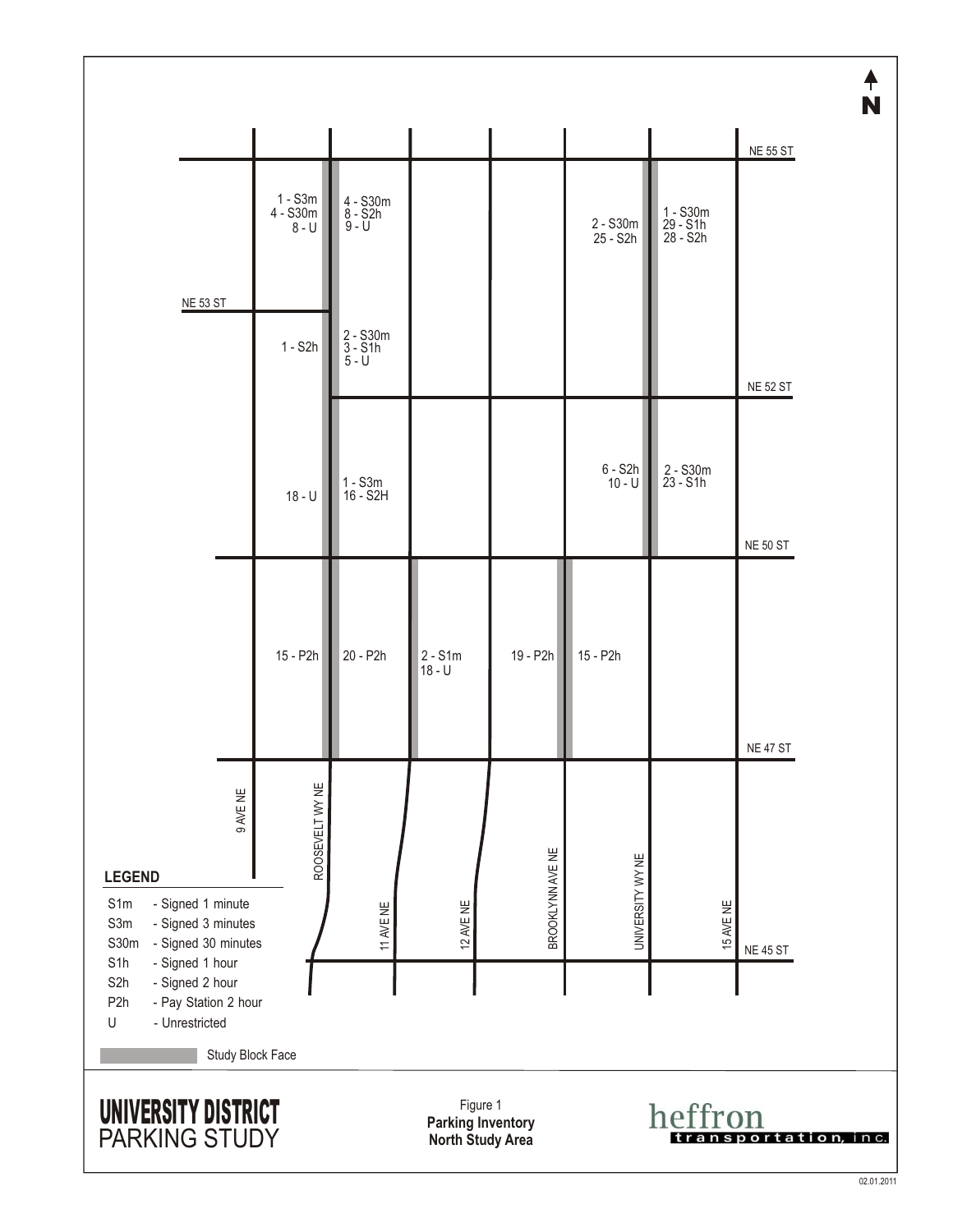

02.01.2011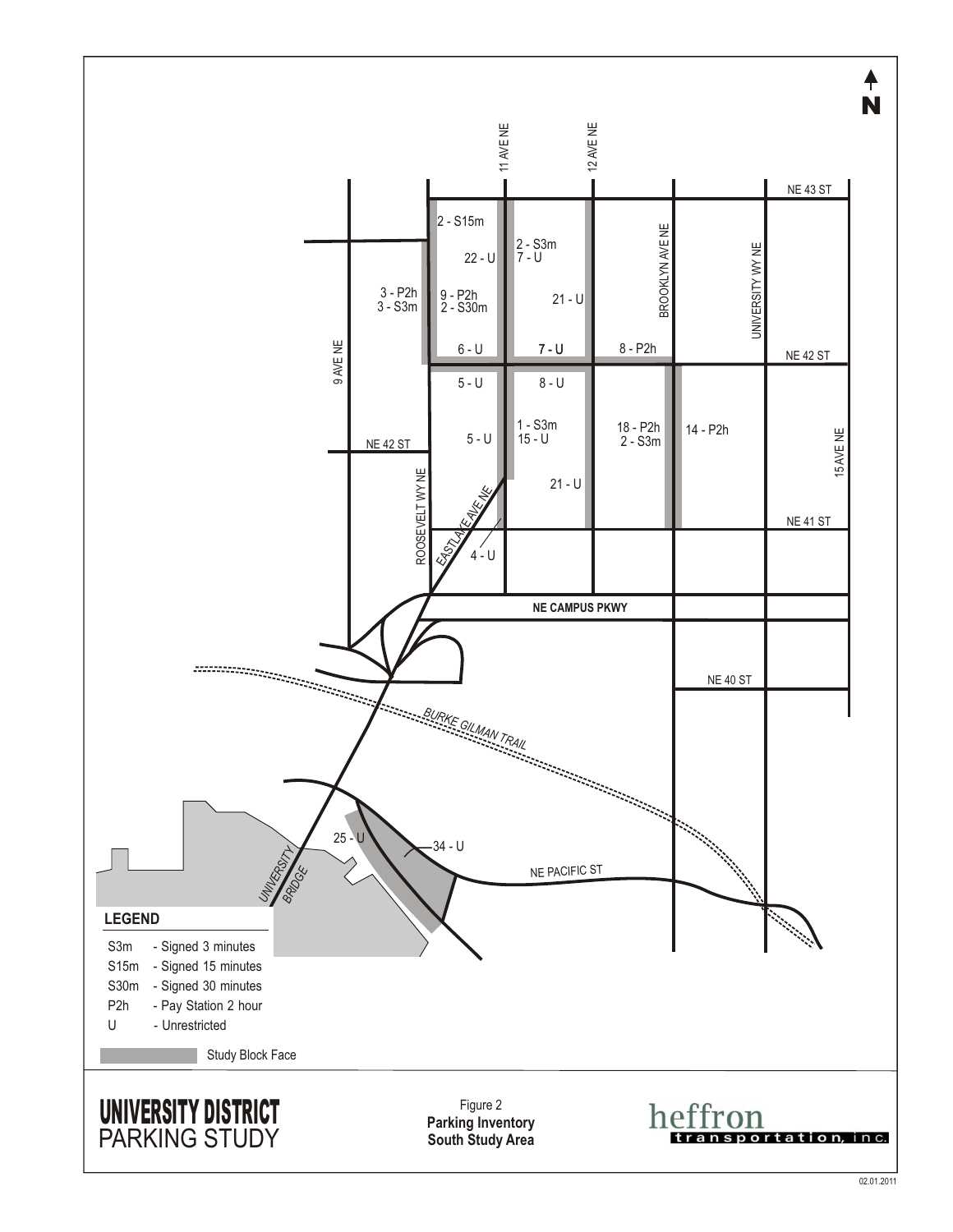#### **Parking Capacity**

Practical capacity of on-street parking is typically defined at 85% utilization. At utilization rates lower than 85%, the next arriving visitor is usually able to find a convenient parking space. When occupancy exceeds practical capacity, drivers experience delays and frustration while searching for a parking space. Circling the block in search of a parking space also contributes to area traffic congestion and vehicle emissions. Practical capacity is used to determine the adequacy of a parking system. SDOT generally considers utilization rates of 75% to be the threshold where additional parking management techniques should be explored. That way measures can be put in place before parking reaches capacity. In business districts like the University District, SDOT uses parking management measures to prioritize transit, short-term customer parking, and loading needs, over long-term commuter parking. In mixed-use neighborhoods, SDOT also considers residential parking needs.

# 3. Overall Inventory, Utilization, and Compliance

Table 1 summarizes the weekday average utilization before and after 6:00 PM on a weekday, peak utilization before 6:00 PM, and compliance for one-hour, two-hour, and unrestricted spaces. In addition to the inventory shown in Table 1, there were two one-minute signed spaces, two three-minute signed spaces, and fifteen 30-minute spaces in the north study area. In the south study area there were eight three-minute spaces, two 15-minute spaces, and two 30-minute spaces. The average utilization of these spaces was from 14% to 38% before 6:00 p.m. based on the number of times a car was seen in a space with a one-hour survey interval. These spaces typically show lower utilization because they are used only for drop off and pick up. Compliance ranged from 75% to 100%.

![](_page_5_Picture_5.jpeg)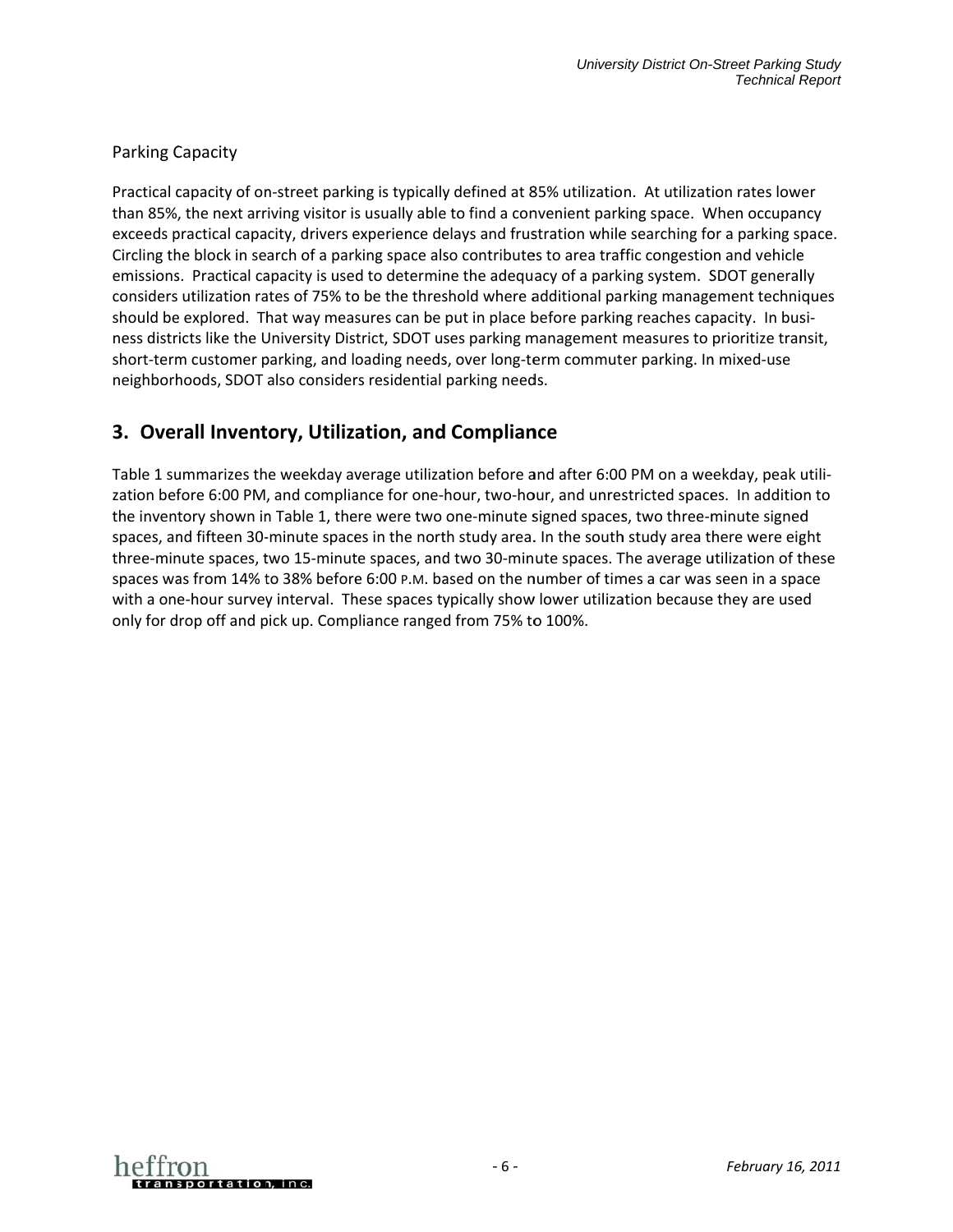|                        |                             |               | Average Utilization |         | Peak Utilization   |          |            |                        |
|------------------------|-----------------------------|---------------|---------------------|---------|--------------------|----------|------------|------------------------|
| <b>AREA</b>            | Inventory                   |               | (10/26/2010)        |         | (before 6:00 P.M.) |          | Compliance |                        |
| Time                   |                             | Number        | <b>Before</b>       | After   |                    | %        | # of       | $%$ in                 |
| Limit                  | Type                        | <b>Spaces</b> | 6:00 PM             | 6:00 PM | Peak Hour          | Utilized |            | Parked Cars Compliance |
| <b>NORTH</b>           |                             |               |                     |         |                    |          |            |                        |
| One-hour               | Signed                      | 55            | 50%                 | 74%     | 5:00 P.M.          | 75%      | 203        | 76%                    |
| Two-hour               | Signed                      | 84            | 52%                 | 58%     | 3:00 P.M.          | 60%      | 260        | 97%                    |
|                        | Pay Station                 | 69            | 17%                 | 49%     | 4:00 P.M.          | 28%      | 125        | 91%                    |
| none                   | Unrestricted                | 68            | 86%                 | 67%     | 2:00 P.M.          | 94%      |            | n/a                    |
| <b>SOUTH</b>           |                             |               |                     |         |                    |          |            |                        |
| One-hour               | Signed                      | 0             | --                  | --      |                    |          |            |                        |
| Two-hour               | Signed                      | $\Omega$      |                     | --      |                    |          |            |                        |
|                        | Pay Station                 | 52            | 58%                 | 101%    | 5:00 P.M.          | 83%      | 208        | 84%                    |
| none                   | Unrestricted                | 121           | 111%                | 105%    | $2:00$ P.M. $a$    | 112%     |            | n/a                    |
|                        | <b>BOAT STREET TRIANGLE</b> |               |                     |         |                    |          |            |                        |
| Two-hour               | Signed                      | 59            | 90%                 | (b)     | 11:00 A.M.         | 108%     | 148        | 62%                    |
| <b>TOTAL ALL AREAS</b> |                             | 539           | 68%                 | 68%     |                    |          | 949        | 76%                    |

Table 1. Weekday Parking Utilization and Compliance

(a) Peak utilization of 112% occurred from 10:00 A.M. to 2:00 P.M.

(b) Parking data were not collected after 6:00 PM. Observations were that the Boat Street Triangle was nearly vacant after 6:00 PM.

n/a There is no parking restriction; therefore, all vehicles would be in compliance.

Figure 3 and Figure 4 show utilization by blockface for two-hour signed and pay station parking spaces in the north and south study areas, respectively. The utilization is shown before 6:00 PM and after 6:00 PM when restrictions are no longer in effect. Figure 5 and Figure 6 show the parking utilization by blockface for unrestricted parking spaces in the north and south study areas, respectively. Figure 6 also shows 5:00 AM, which typically represents residential parking demand.

![](_page_6_Picture_7.jpeg)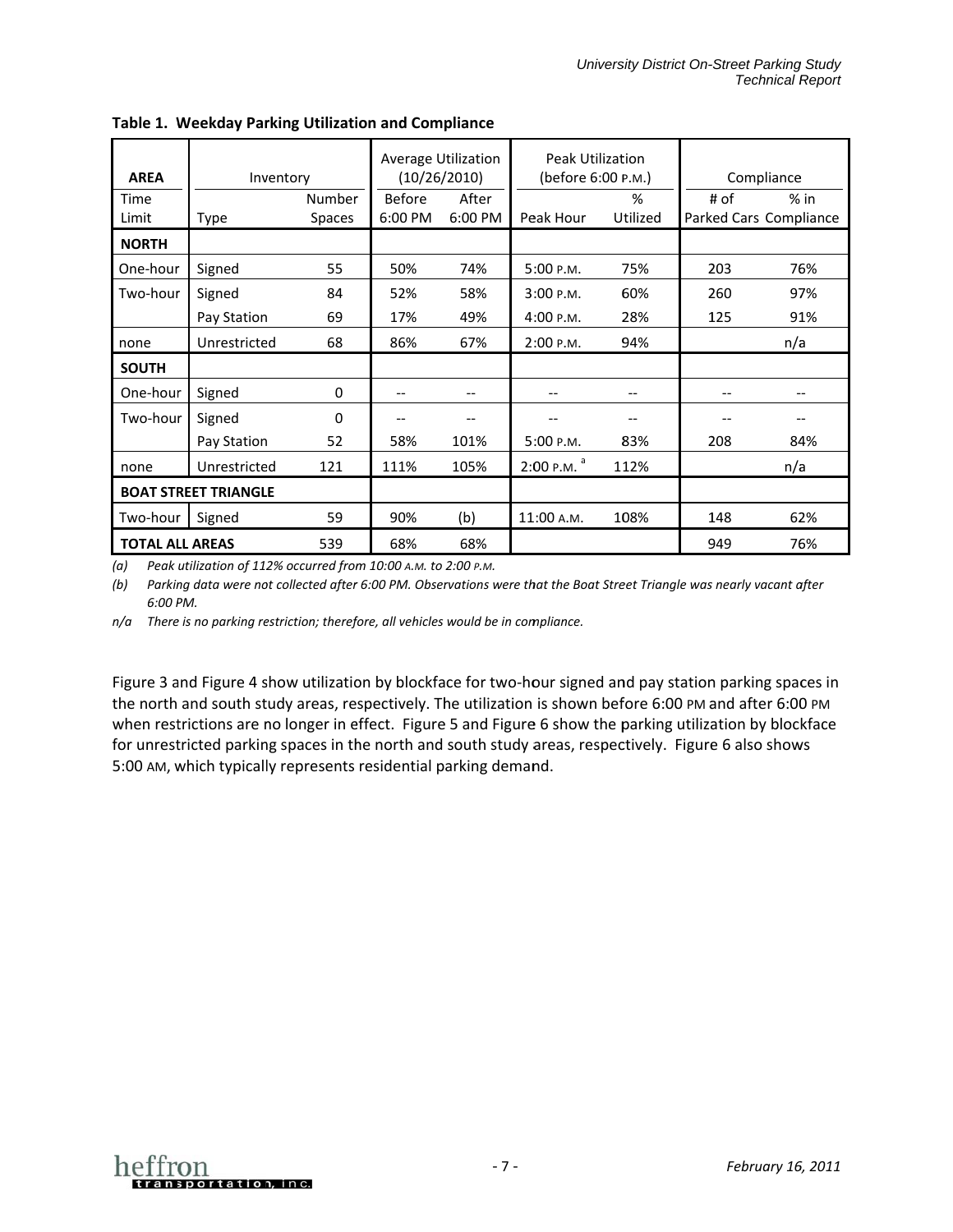![](_page_7_Figure_0.jpeg)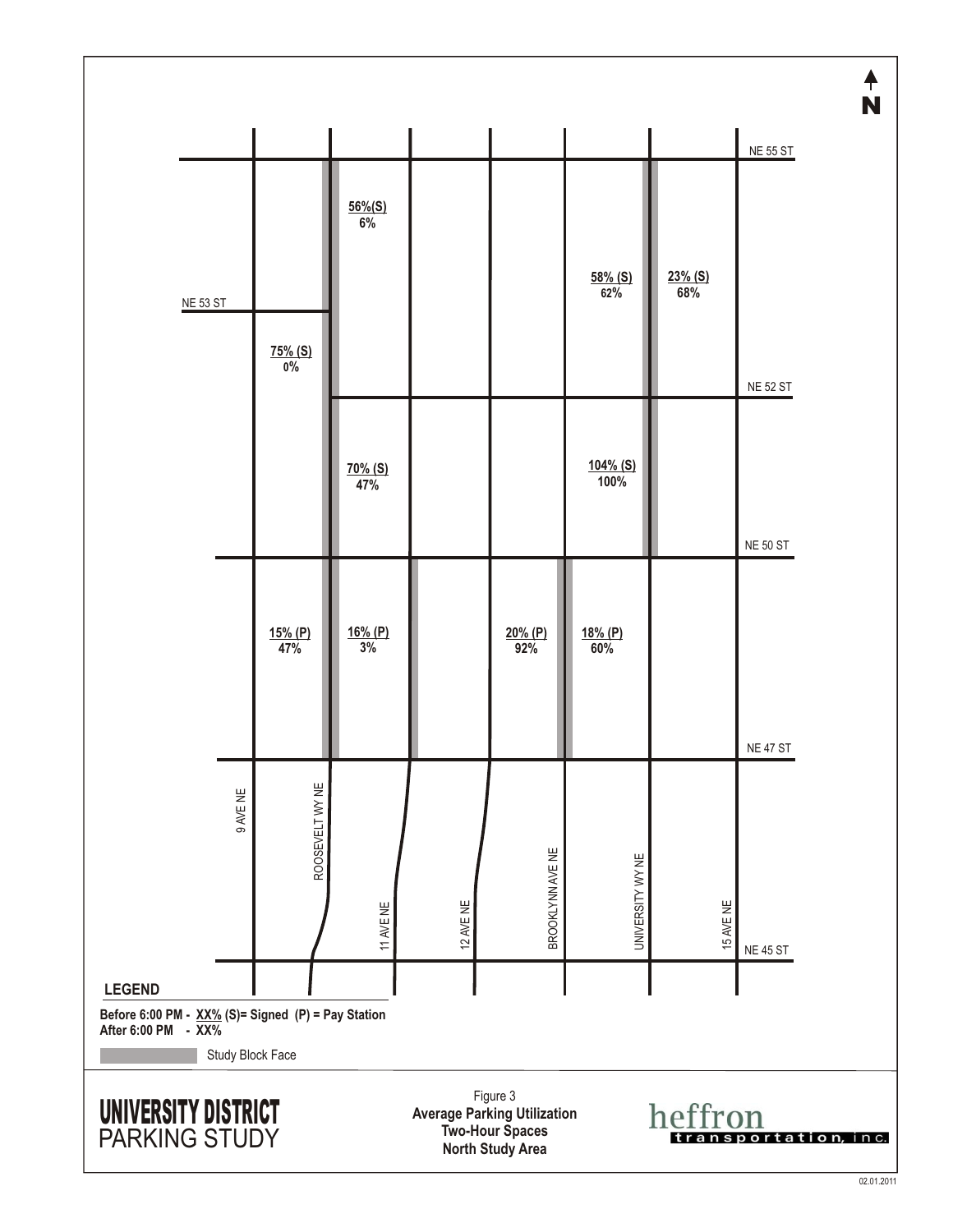![](_page_8_Figure_0.jpeg)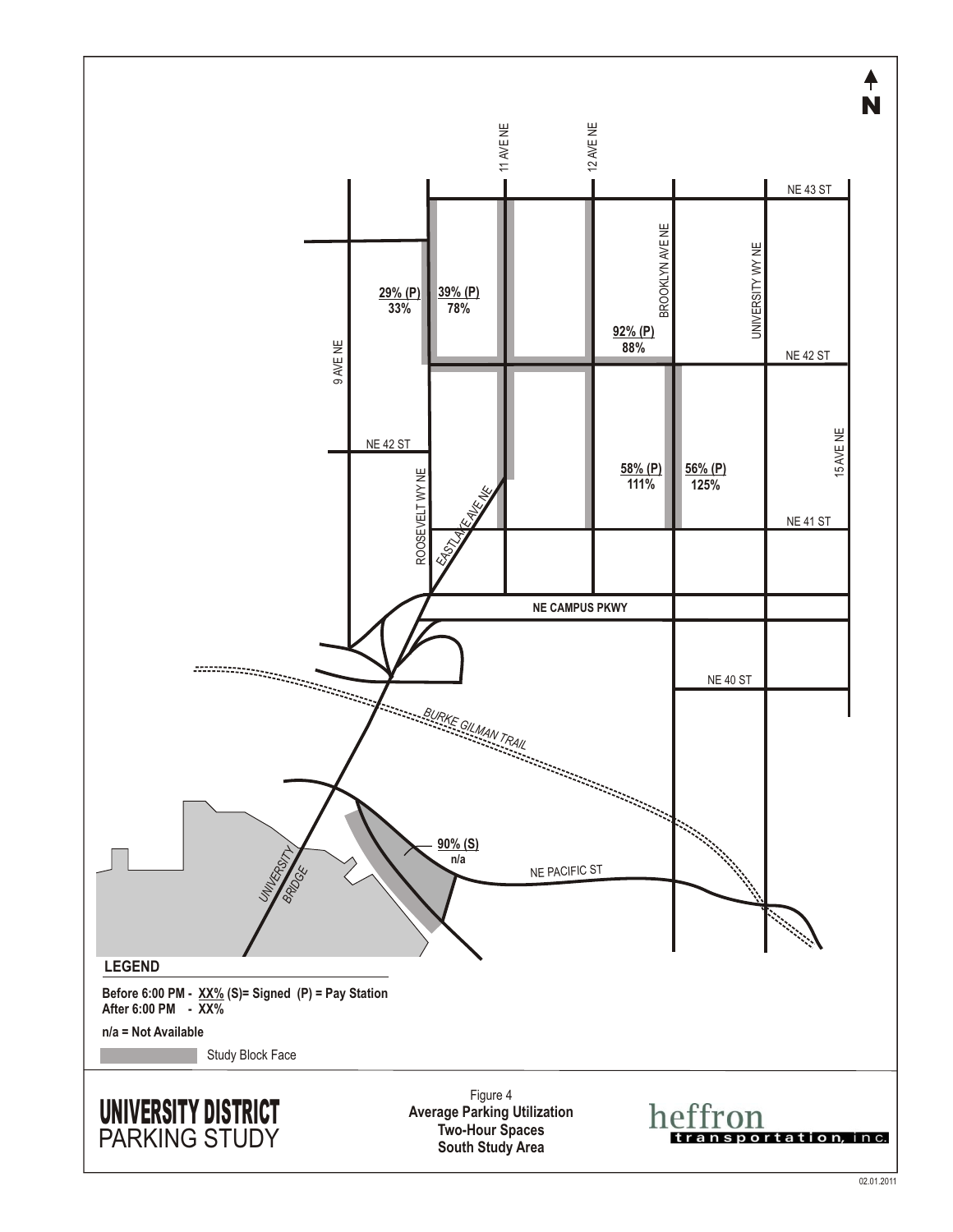![](_page_9_Figure_0.jpeg)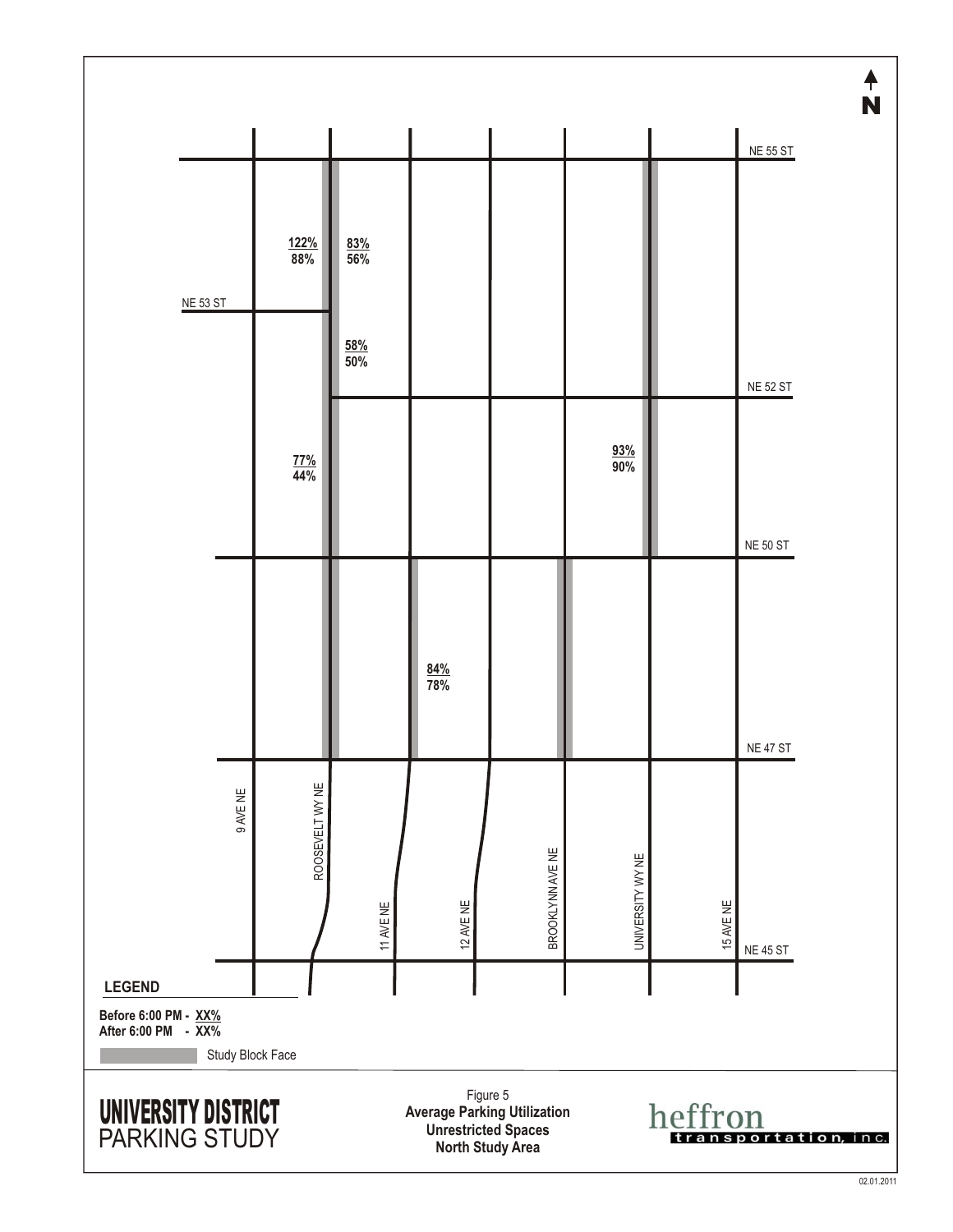![](_page_10_Figure_0.jpeg)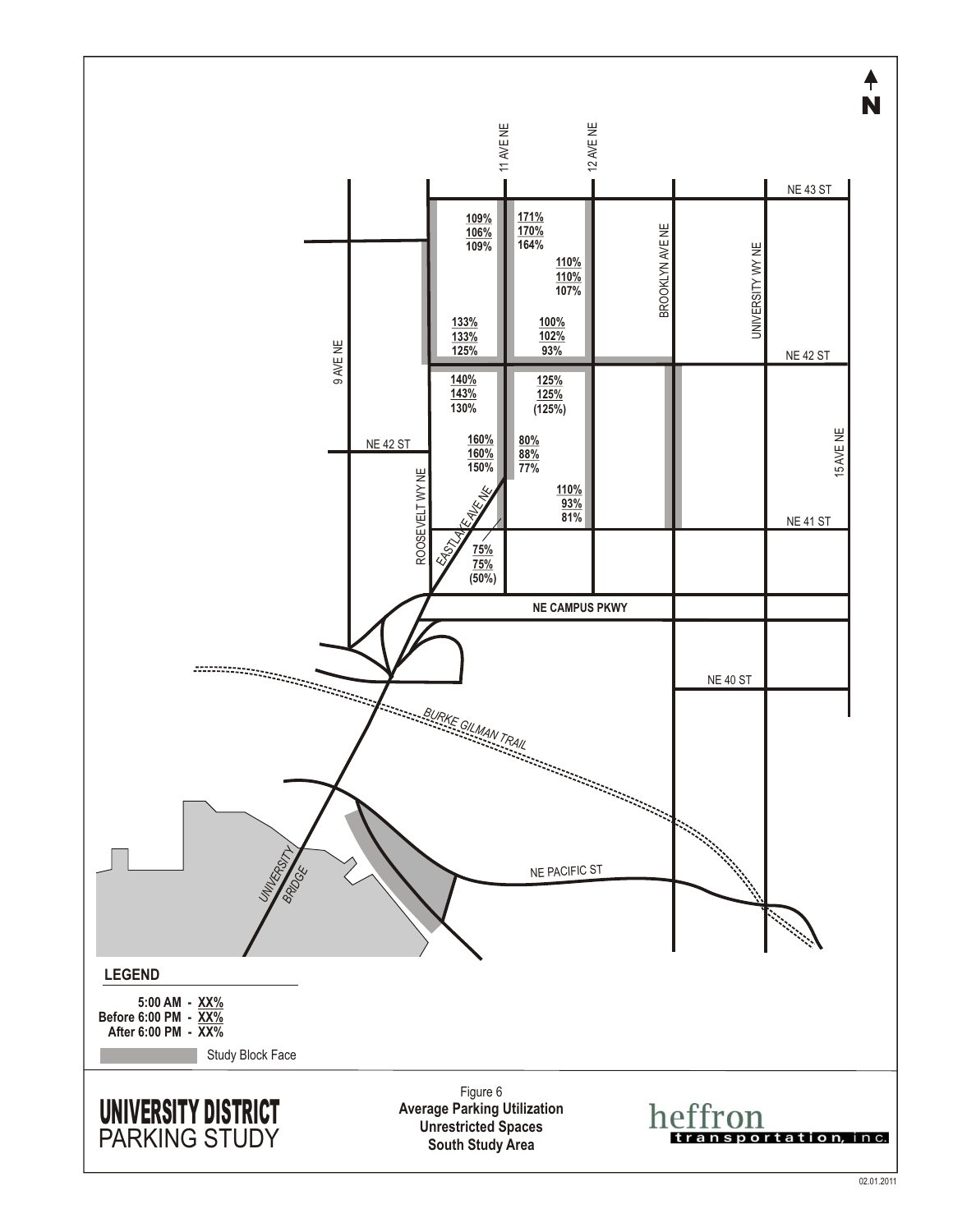## 4. North Study Area Findings

![](_page_11_Picture_2.jpeg)

### **One-Hour Signed Parking**

Figure 7 shows utilization of signed one-hour spaces from 10:00 AM to 8:00 PM. There are 55 signed one-hour parking spaces in the north study area, located primarily on University Way north of NE 50<sup>th</sup> Street. The signed parking restriction is in effect until 6:00 PM, after which point utilization generally increases.

Figure 8 shows duration for vehicles parked in one-hour time-limited spaces; 76% parked for one hour or less when the time limit was in effect.

![](_page_11_Figure_6.jpeg)

#### Figure 7. Utilization of One-Hour Signed Parking Spaces - North Study Area

#### **Key Findings**

- Average utilization was 50% on a weekday before 6:00 PM, 74% after 6:00 PM
- Peak utilization was 60% at noon, while the time limit was in effect; evening utilization peaked at nearly 80%
- Compliance rate was 76% on a weekday when time limit was in effect
- Average duration was 1.52 hours

![](_page_11_Figure_13.jpeg)

transportation, inc.

#### Figure 8. Parking Duration of One-Hour Parking - North Study Area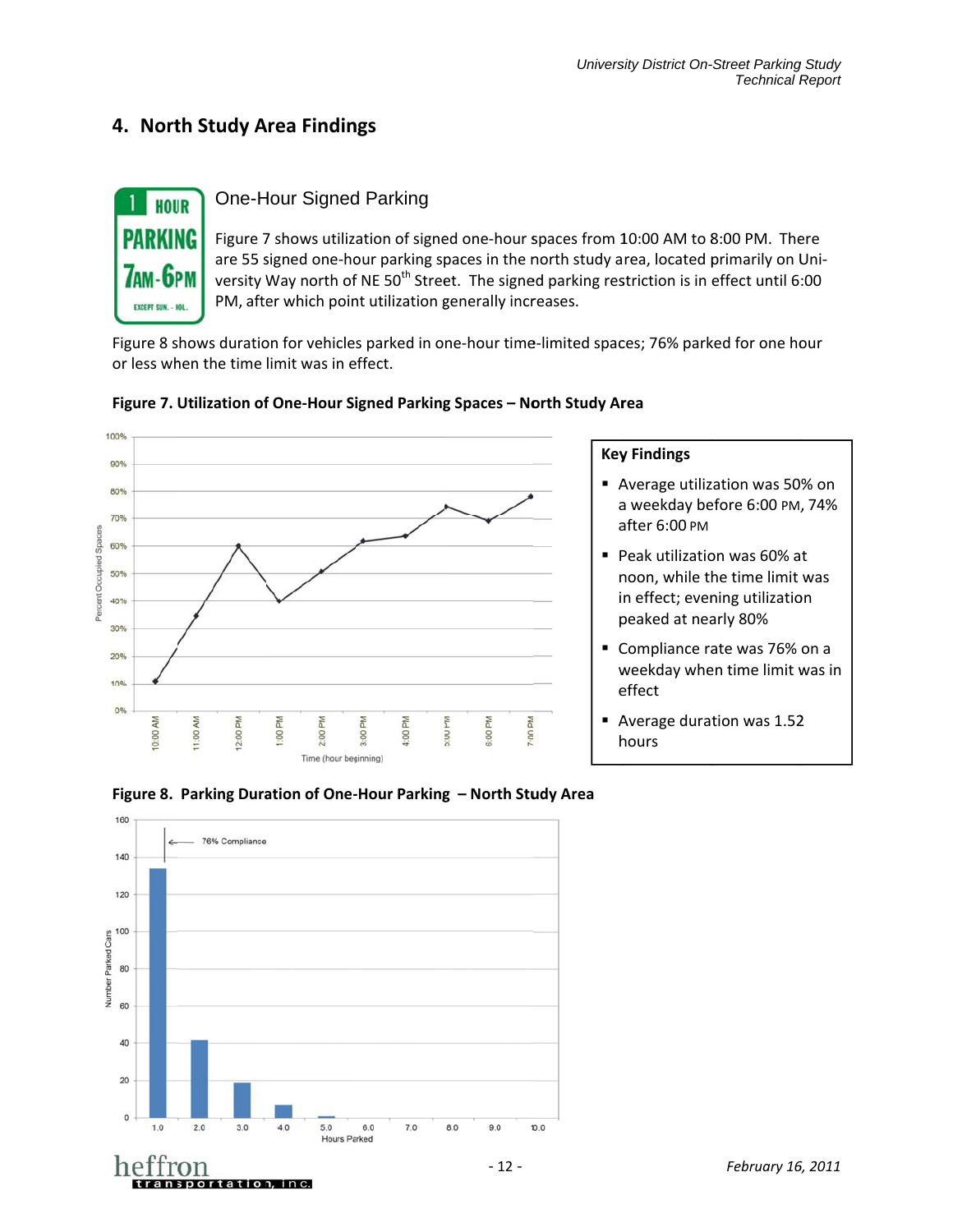![](_page_12_Picture_1.jpeg)

# Two-Hour Signed and Paid Parking

and two-hour pay station parking spaces. The signed spaces (no payment required) show a higher utilization than the paid spaces. The utilization of two-hour parking s spaces after 6 6:00 PM was 5 58% for signed d spaces and 49% for pay stations. Figure 9 shows parking utilization for both two-hour parking at time limited (signed)

Table 1 shows the compliance rates for cars parked at two-hour pay stations and two-hour signed spaces in the north study area. Parking restrictions are not in effect after 6:00 PM on weekdays. Cars parked at 4:00 P.M. that stayed past 6:00 P.M. were counted as compliant. Figure 10 shows the parking duration. There were 36 parked cars at 10:00 AM. These vehicles were not included in this calculation because the duration of a parked car is unknown before 10:00 AM.

![](_page_12_Figure_5.jpeg)

#### Figure 9. Utilization of Two-Hour Spaces – North Study Area

![](_page_12_Figure_7.jpeg)

#### **Key Findings s**

#### **2-hr time lim mit**

- Average utilization was 52% on a weekday before 6:00 PM, 58% after 6:00 0 PM
- Peak utilization was 60% at 2:00 PM, while the time limit was in effect, and 61% in the evening
- Compliance rate was 97% for signed spaces when time limit was in eff fect
- Average duration was 2.02 hours.

#### **2-hr paid**

- Average utilization was 17% on a weekday before 6:00 PM, 49% after 6:00 0 PM
- Peak utilization was 28% at 4:00 PM, while the time limit was in effect, and 61% in the evening
- Compliance rate was 91% for pay-station spaces when the restriction was in effect
- Average duration was 1.52 hours

![](_page_12_Picture_19.jpeg)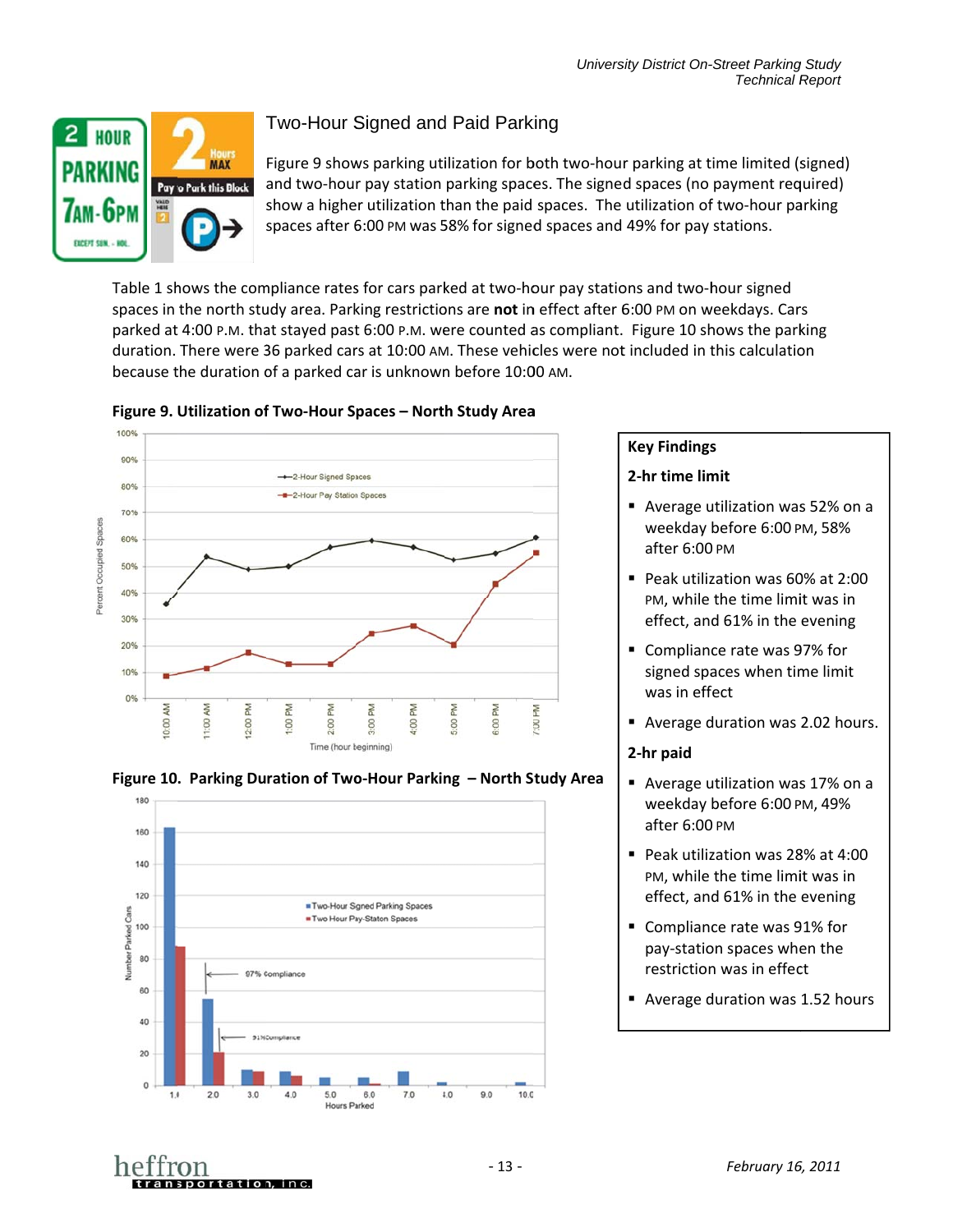#### Unrestricted Parking

Figure 11 shows parking utilization for unrestricted parking spaces in the north study area. Parking utilization falls after 6:00 PM. Unrestricted parking has no time limit, and so all vehicles would be compliant. However, duration was evaluated to show how the existing parking is used. Figure 12 shows parking duration for unrestricted parking in the north study area.

![](_page_13_Figure_3.jpeg)

**Figure 11 . Utilization of Unrestrict ed Spaces – N North Study A Area** 

![](_page_13_Figure_5.jpeg)

Figure 12. Parking Duration of Unrestricted Parking – North Study Area

![](_page_13_Picture_7.jpeg)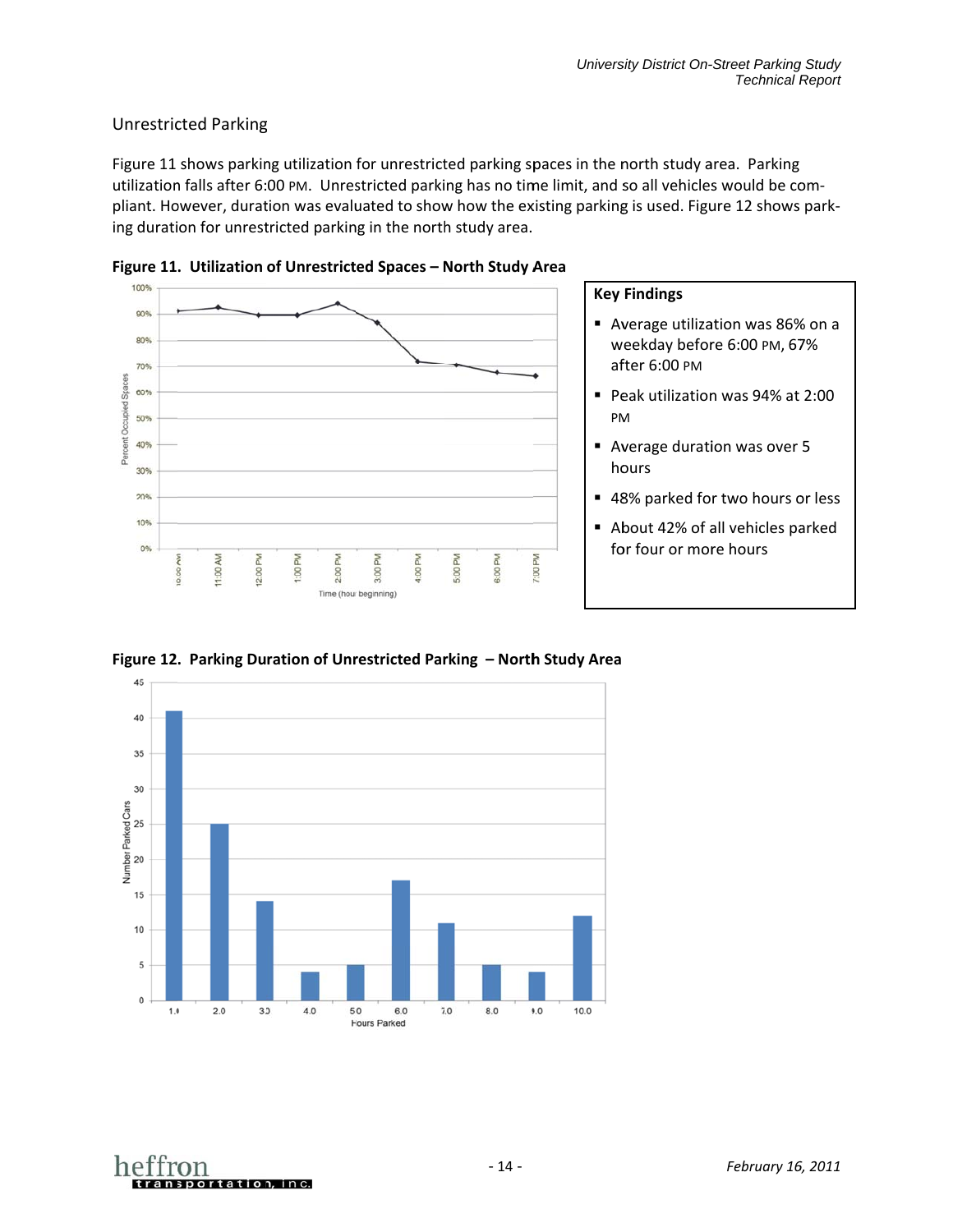# **5. South Study Area Findings**

![](_page_14_Picture_2.jpeg)

#### Two-Hour Signed Parking – Boat Street Triangle

Figure 13 shows parking utilization for two-hour signed parking spaces in the Boat Street Triangle. The Boat Street Triangle has approximately 59 parking spaces within the triangle and on the blockface along the Boat Street West Roadway. Public parking in the Boat Street Triangle is un-striped and lacks curb definition. Parking data were not collected after 6:00 PM because observations indicated that the parking utilization dropped significantly after 4:00 PM. Figure 14 shows the parking duration in this area.

Figure 13. Utilization of Two-Hour Signed Parking Spaces - Boat Street Triangle

![](_page_14_Figure_6.jpeg)

![](_page_14_Figure_7.jpeg)

![](_page_14_Picture_8.jpeg)

Figure 14. Parking Duration of Two-Hour Signed Parking – Boat Street Triangle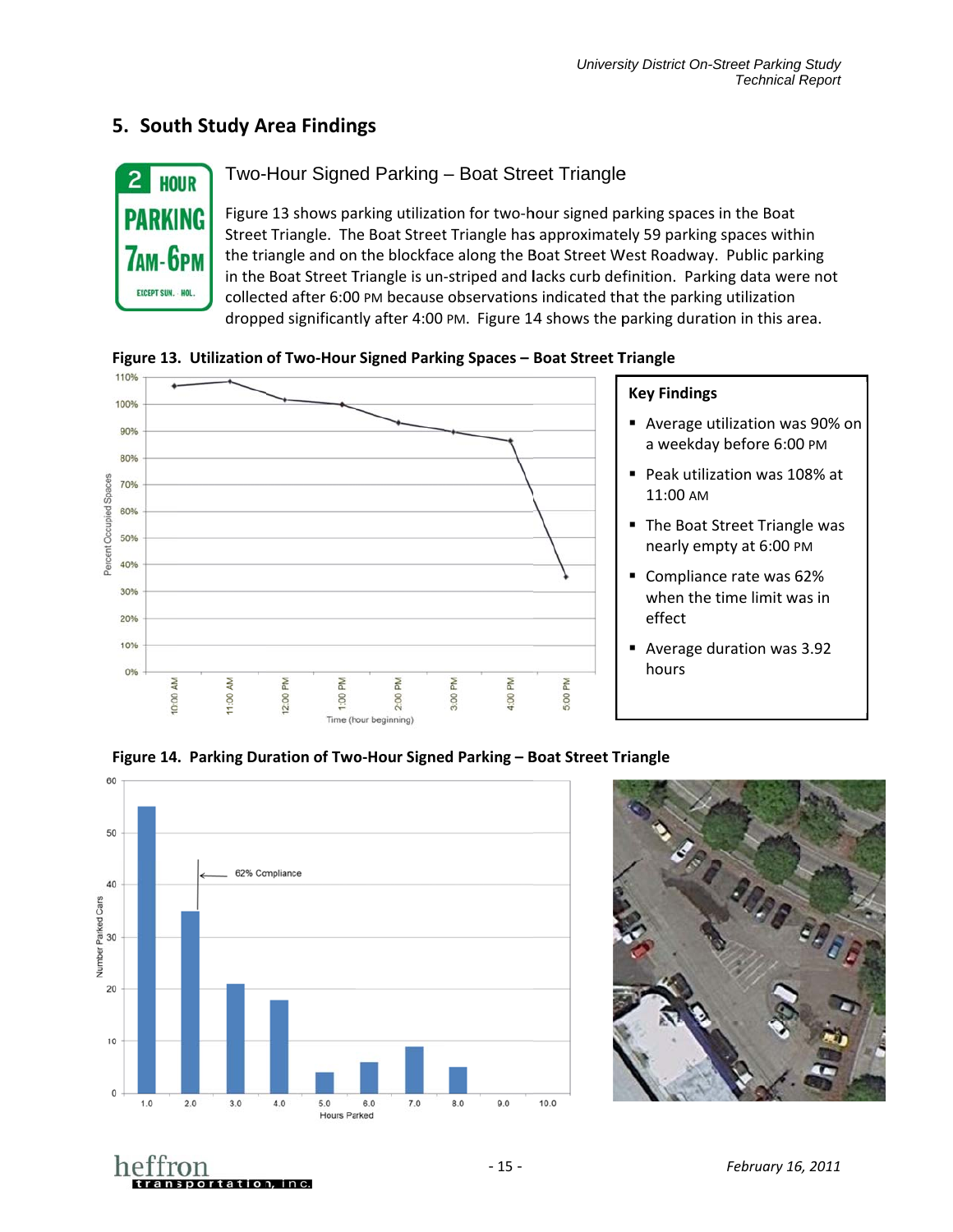![](_page_15_Picture_1.jpeg)

### Two-Hour Pay-Station Parking

Figure 15 shows parking utilization for two-hour pay-station spaces in the south study area. All of the signed two-hour spaces in the south study area are located in the Boat Street Triangle, and the results for that area are presented separately below.

Figure 16 shows parking duration for two-hour pay station parking in the south study area. Twenty-five cars were parked at 10:00 A.M. These cars were not included in the calculation because if the car arrived before 10:00 A.M. the duration is unknown.

![](_page_15_Figure_5.jpeg)

Figure 15. Utilization of Two-Hour Pay Station Spaces – South Study Area

![](_page_15_Figure_7.jpeg)

Figure 16. Parking Duration of Two-Hour Pay Station Parking – South Stu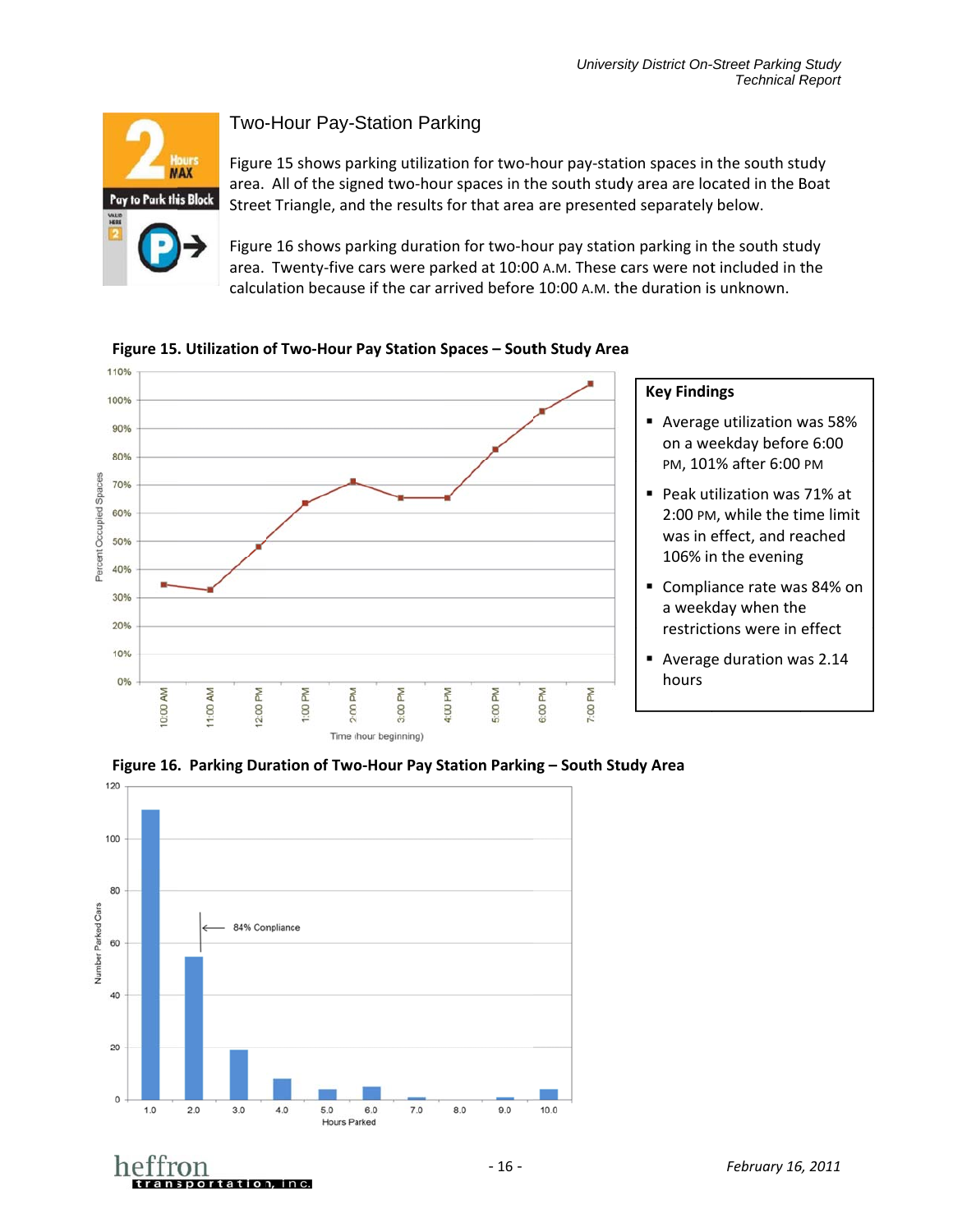### Unrestricted Parking

Unrestricted Parking<br>Figure 17 shows parking utilization for unrestricted parking spaces in the south study area. Parking utilization exceeded the supply for the entire survey period. Unrestricted parking has no time limit; therefore, all vehicles would be compliant. However, the parking duration for the unrestricted spaces was determined to show how the existing parking is used. Figure 18 shows parking duration for unrestricted parking in the south study area. There were 136 cars parked for all ten hours of the survey. These cars were likely parked for more than 10 hours.

![](_page_16_Figure_3.jpeg)

![](_page_16_Figure_4.jpeg)

#### Figure 18. Parking Duration for Unrestricted Parking – South Study Area

![](_page_16_Figure_6.jpeg)

ettron

transportation, inc.